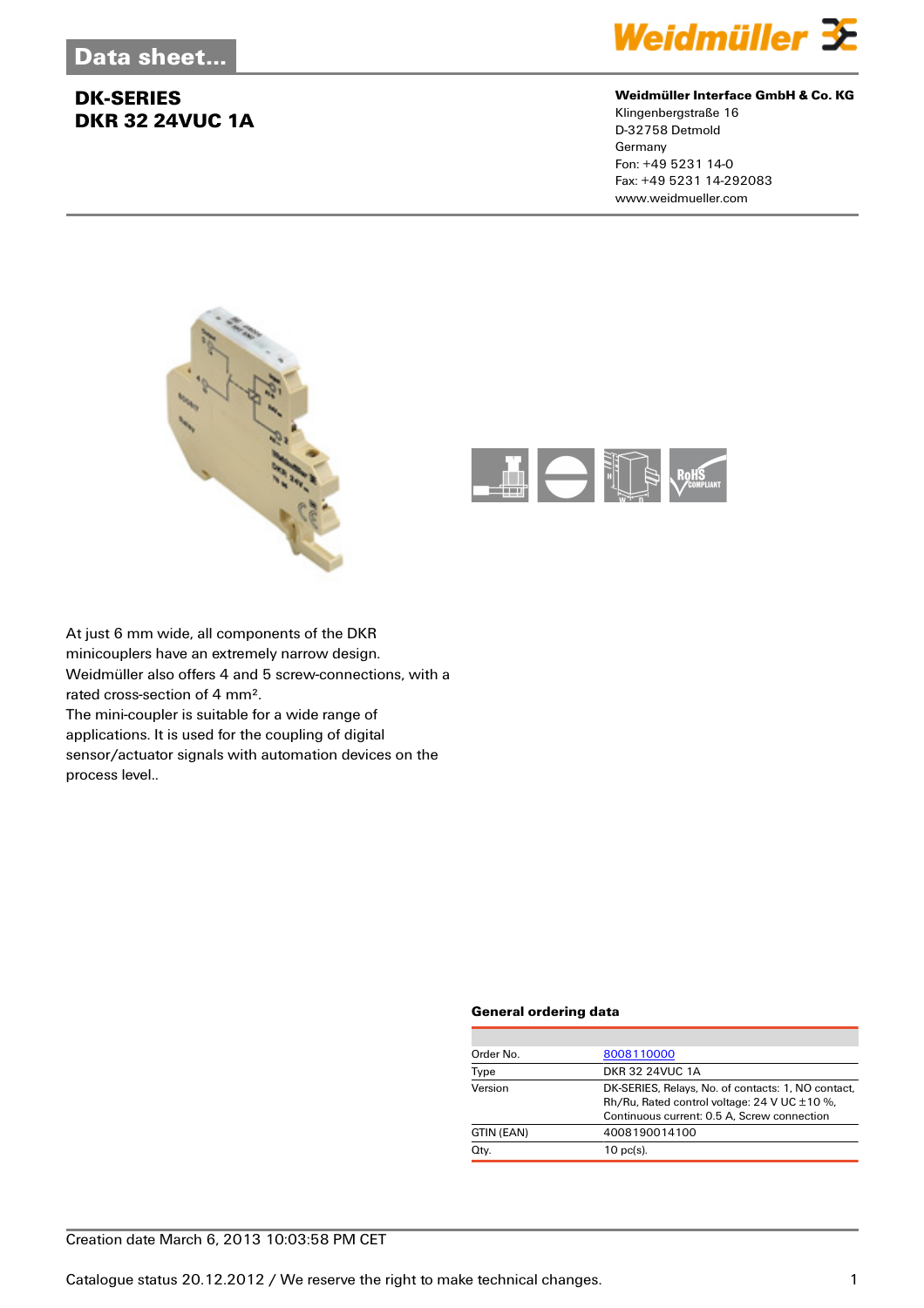# **Technical data**

**Ratings**



#### **Weidmüller Interface GmbH & Co. KG**

Klingenbergstraße 16 D-32758 Detmold Germany Fon: +49 5231 14-0 Fax: +49 5231 14-292083

| Conductor connection system                              | Screw connection               | Humidity                                                         | 40 °C / 93 % rel. humidity,<br>no condensation |
|----------------------------------------------------------|--------------------------------|------------------------------------------------------------------|------------------------------------------------|
| Open sides                                               | right                          | Ambient temperature                                              | $-25 °C+40 °C$                                 |
| <b>Dimensions and weights</b>                            |                                |                                                                  |                                                |
|                                                          |                                |                                                                  |                                                |
| Width                                                    | 6 mm                           | Height                                                           | 75 mm                                          |
| Depth                                                    | 56 mm                          | Net weight                                                       | 16.8 <sub>g</sub>                              |
| <b>Temperatures</b>                                      |                                |                                                                  |                                                |
|                                                          |                                |                                                                  |                                                |
| Operating temperature<br>Storage temperature             | $-25 °C+40 °C$<br>-40 °C+60 °C | Ambient temperature                                              | $-25 °C+40 °C$                                 |
|                                                          |                                |                                                                  |                                                |
| <b>Connection data</b>                                   |                                |                                                                  |                                                |
| Clamping range, rated connection                         | $4 \text{ mm}^2$               | Clamping range, rated connection, min. 0.5 mm <sup>2</sup>       |                                                |
| Clamping range, rated connection, max. 4 mm <sup>2</sup> |                                |                                                                  |                                                |
| Input                                                    |                                |                                                                  |                                                |
|                                                          |                                |                                                                  |                                                |
| Rated control voltage                                    | 24 V UC ±10 %                  | Rated current AC                                                 | 15 mA                                          |
| Rated current DC                                         | 9 <sub>mA</sub>                | Power rating                                                     | 0.36 VA / 216 mW                               |
| Response / drop-out voltage AC coil                      | 12V/8V                         | Pull-in (sparkover) / drop-out voltage DC<br>coil                | 10V/11V                                        |
| Pull-in / drop-out current, AC coil                      | 6.3 mA $/$ 4.3 mA              | Pull-in / drop-out current, DC coil                              | 3.8 mA $\frac{1}{3}$ mA                        |
| Status indicator                                         | Green LED                      |                                                                  |                                                |
| <b>Output</b>                                            |                                |                                                                  |                                                |
|                                                          |                                |                                                                  |                                                |
| Max. switching voltage, AC                               | 100 V                          | Continuous current                                               | 0.5A                                           |
| making current                                           | 500 mA                         | Max. switching power                                             | 10 W / 10 VA                                   |
| Switch-on delay                                          | typically 0.72.5 ms            | Switch-off delay                                                 | typical. 0.22.0 ms                             |
| Response time                                            | typ. 0.72.5 ms / 0.22<br>ms    | Min. switching power                                             | 1 V / 1 mA                                     |
| Max. switching frequency at rated load                   | 5 Hz                           |                                                                  |                                                |
| <b>Contact specifications</b>                            |                                |                                                                  |                                                |
|                                                          |                                |                                                                  |                                                |
| No. of contacts                                          | 1                              | Contact design                                                   | NO contact                                     |
| Contact material                                         | Rh/Ru                          | Mechanical service life                                          | $10^9$ switching cycles                        |
| <b>Insulation coordination</b>                           |                                |                                                                  |                                                |
|                                                          |                                |                                                                  |                                                |
| Rated voltage                                            | 150V                           | Clearance and creepage distances for<br>control side - load side | $\geq 3$ mm                                    |
| Dielectric strength to mounting rail                     | 4 $kV_{\text{eff}}$            | Impulse withstand voltage                                        | $1.5$ kV                                       |
| Protection degree                                        | <b>IP 20</b>                   | Pollution severity                                               | $\overline{2}$                                 |
| Surge voltage category                                   | Ш                              |                                                                  |                                                |
| Other technical data                                     |                                |                                                                  |                                                |
|                                                          |                                |                                                                  |                                                |
| Version<br>Free-wheel diode                              | Relay coupler<br>No            | Status indicator<br>Reverse polarity protection                  | Green LED<br>not available                     |
|                                                          |                                |                                                                  |                                                |

Creation date March 6, 2013 10:03:58 PM CET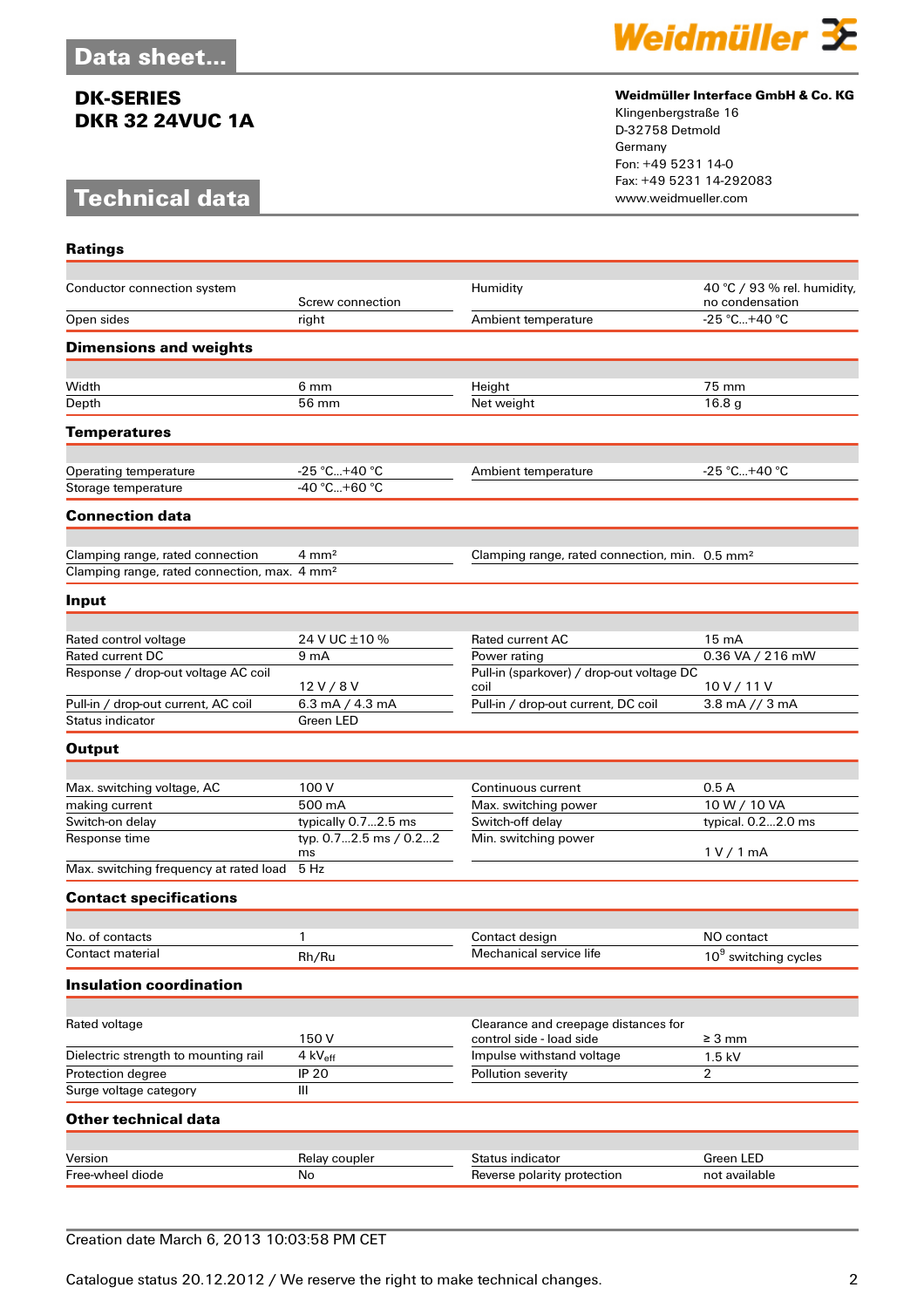# **Technical data**

**Further details of approvals / standards**



#### **Weidmüller Interface GmbH & Co. KG**

Klingenbergstraße 16 D-32758 Detmold Germany Fon: +49 5231 14-0 Fax: +49 5231 14-292083

| Standards              | <b>DIN EN 50178</b> |                 |             |  |  |
|------------------------|---------------------|-----------------|-------------|--|--|
| <b>Classifications</b> |                     |                 |             |  |  |
|                        |                     |                 |             |  |  |
| <b>ETIM 2.0</b>        | EC001437            | <b>ETIM 3.0</b> | EC001437    |  |  |
| <b>UNSPSC</b>          | 30-21-19-17         | eClass 4.1      | 40-02-06-14 |  |  |
| eClass 5.1             | 27-37-16-01         | eClass 6.0      | 27-37-16-01 |  |  |
| eClass 7.0             | 27-37-16-01         |                 |             |  |  |
| <b>Approvals</b>       |                     |                 |             |  |  |
| Approvals              |                     |                 |             |  |  |
|                        |                     |                 |             |  |  |
| <b>Downloads</b>       |                     |                 |             |  |  |

Declaration of Conformity [K069\\_02\\_11.pdf](http://catalog.weidmueller.com/assets/PDF/K069_02_11.pdf)